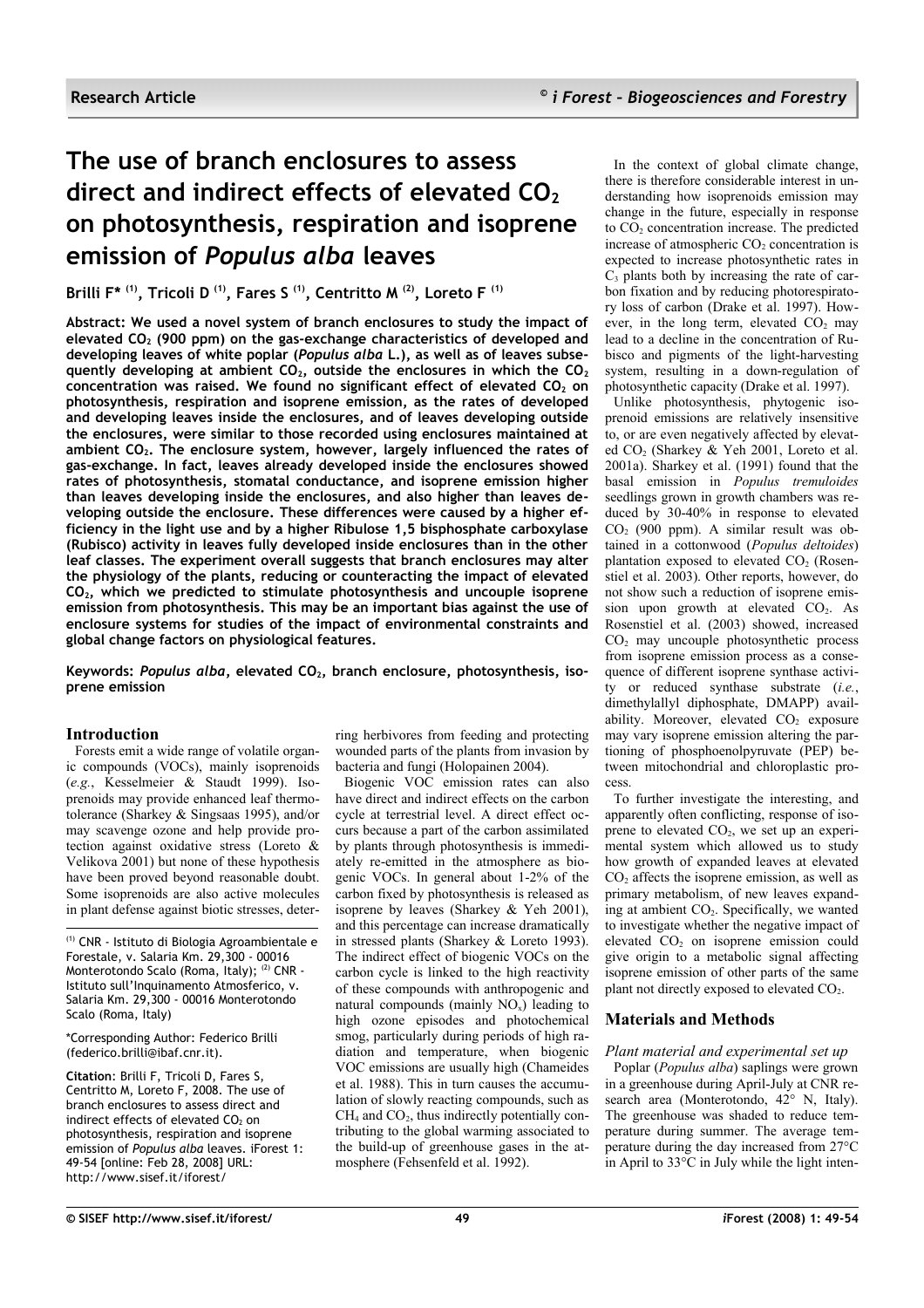sity at the plant levels never exceeded 1000 μmol photons m<sup>-2</sup> s<sup>-1</sup> during bright, sunny days ( $> 80\%$  of the days during which the experiment was carried out).

When three to four leaves developed (at the beginning of June), the branches were enclosed in soft transparent Teflon bags (2 L vol) mounted on a plastic frame to avoid direct contact of the film with the leaves. The bags were flown with  $3 L \text{ min}^{-1}$  air containing a RH of 50-70 % and ambient (380 ppm) or elevated  $CO<sub>2</sub>$  concentrations (900 ppm). Elevated CO<sup>2</sup> was obtained diluting pure  $CO<sub>2</sub>$  gas cylinders with ambient air using mass flow controllers. The upper bud was not enclosed in the bag but was allowed to develop at ambient  $CO<sub>2</sub>$  and three to four new leaves were expanded outside the bag by the end of the experiment (after 30 days). At this moment we measured the gas exchange of  $CO<sub>2</sub>$ ,  $H<sub>2</sub>O$  and isoprene, and chlorophyll fluorescence, from the following three classes of leaves: a) leaves expanded *ex novo* at ambient conditions outside the bags; b) developed leaves which were enclosed in the bags and exposed to elevated  $CO<sub>2</sub>$ ); c) leaves developing inside the bags at elevated CO<sub>2</sub> during the experiment and not developed at the beginning of the experiment. These leaves will be referred to as A, B, and C, respectively.

#### *Gas-exchange measurements*

Gas exchange measurements were performed after a 30-days long fumigation, by temporary removing the leaves B and C from the bags while this was not needed for leaves of class A. A portion of the leaf was clamped in the cuvette of a portable Li-Cor 6400 (Li-Cor, Lincoln, NE, USA) gas exchange system as described by Scholefield et al. (2004). This system allows very fast changes of  $CO<sub>2</sub>$ concentration (380 ppm or 900 ppm) and source  $({}^{12}CO_2$  or  ${}^{13}CO_2$ ) or light intensity while controlling all other environmental parameters. Photosynthesis (*A*), stomatal conductance (*g*<sup>s</sup> ), transpiration (*Tr*), intercellular  $CO<sub>2</sub>$  concentration (*Ci*), and mitochondrial respiration in the dark (*Rn*) and in the light (*Rd*) were measured both at normal and elevated  $CO<sub>2</sub>$  while maintaining leaves at 30 °C, and at a light intensity of 1000 μmol photons  $m^{-2}$  s<sup>-1</sup>. As described by Loreto et al. (2001b), mitochondrial respiration in the light was directly measured monitoring the  ${}^{12}CO_2$  emission from illuminated leaves exposed to air containing  ${}^{13}CO_2$  using a LI-800 CO<sub>2</sub> analyser (Li-Cor, Lincoln, NE, USA) which has a low sensitivity to  $^{13}CO_2$ . In other experiments,  $CO<sub>2</sub>$  and light intensity were varied to investigate the responses to these two parameters of the leaves of the three classes.

Measurements were carried out in the morning (10.00 - 12.00 h) to avoid variations caused by daily trends of photosynthesis and isoprene emission in response to physiological (*e.g.*, starch accumulation) or environmental (*e.g.*, light, temperature) factors.

#### *Isoprene emission measurements*

Isoprene emission was sampled when other gas exchange parameters were stable by diverting a part of the air exiting the gas-exchange cuvette system, as explained by Scholefield et al. (2004).

This flow was diverted into a PTR-MS (Proton Transfer Reaction Mass Spectrometer, Ionicon, Innsbruck, Austria) which allowed real-time detection (with response times less than 100ms) of isoprene, avoiding the need to specific sample preparation before injection into the inlet. This technique also allows very low fragmentation and high detection sensitivity (Lindinger et al. 1998). Validation of isoprene measurements by PTR-MS was performed using an isoprene certified standard (70 ppb) previously quantified by GC (Syntech Spectras, Groeningen, The Netherlands).

#### *Statistical analysis*

The experiments were repeated on at least five different leaves of different plants. Means and standard deviations are presented. ANOVA was first used to test significance of differences between treatments (CO<sup>2</sup> levels). Since these treatments were not statistically significant, ANOVA was again used to separate means of the three leaf classes (*t*-test,  $P < 0.05$  or 0.10).

#### **Results**

After a 30-d long growth in our experimental system, leaves of class C (those leaves expanded *ex novo* inside the bags) showed photosynthetic rates lower than in leaves of class A (newly expanding outside the cuvette) and B (already expanded inside the cuvette at the beginning of the treatment). This effect was observed both when measuring photosynthesis at ambient [\(Fig. 1a](#page-1-0)) or elevated  $CO<sub>2</sub>$  [\(Fig.](#page-1-0) 1b). However, exposure to elevated CO<sub>2</sub> in the bag did not influence *per se* 



<span id="page-1-0"></span>**Fig. 1** - Photosynthetic rate measured at 380 ppm  $CO<sub>2</sub>(A)$  or at 900 ppm  $CO<sub>2</sub>(B)$ . Other experimental conditions as defined in the text. Black and grey bars represent leaves grown at 380 and 900 ppm, respectively. The three leaf classes are identified by capital letters:  $A =$ leaves developing at ambient  $CO<sub>2</sub>$  (380 ppm) above the enclosures; B = leaves already developed inside the enclosure at the beginning of the treatment;  $C =$  leaves developing inside the enclosure during the treatment (ontogenetically similar to A leaves). Means + standard deviations ( $n = 5$ ) is shown. Treatment (CO<sub>2</sub> levels) means were not statistically different (*t*-test). Differences between means of the three leaf classes (*t*-test) are reported with different letters (single letter,  $P < 0.05$ , double letters  $P < 0.10$ ).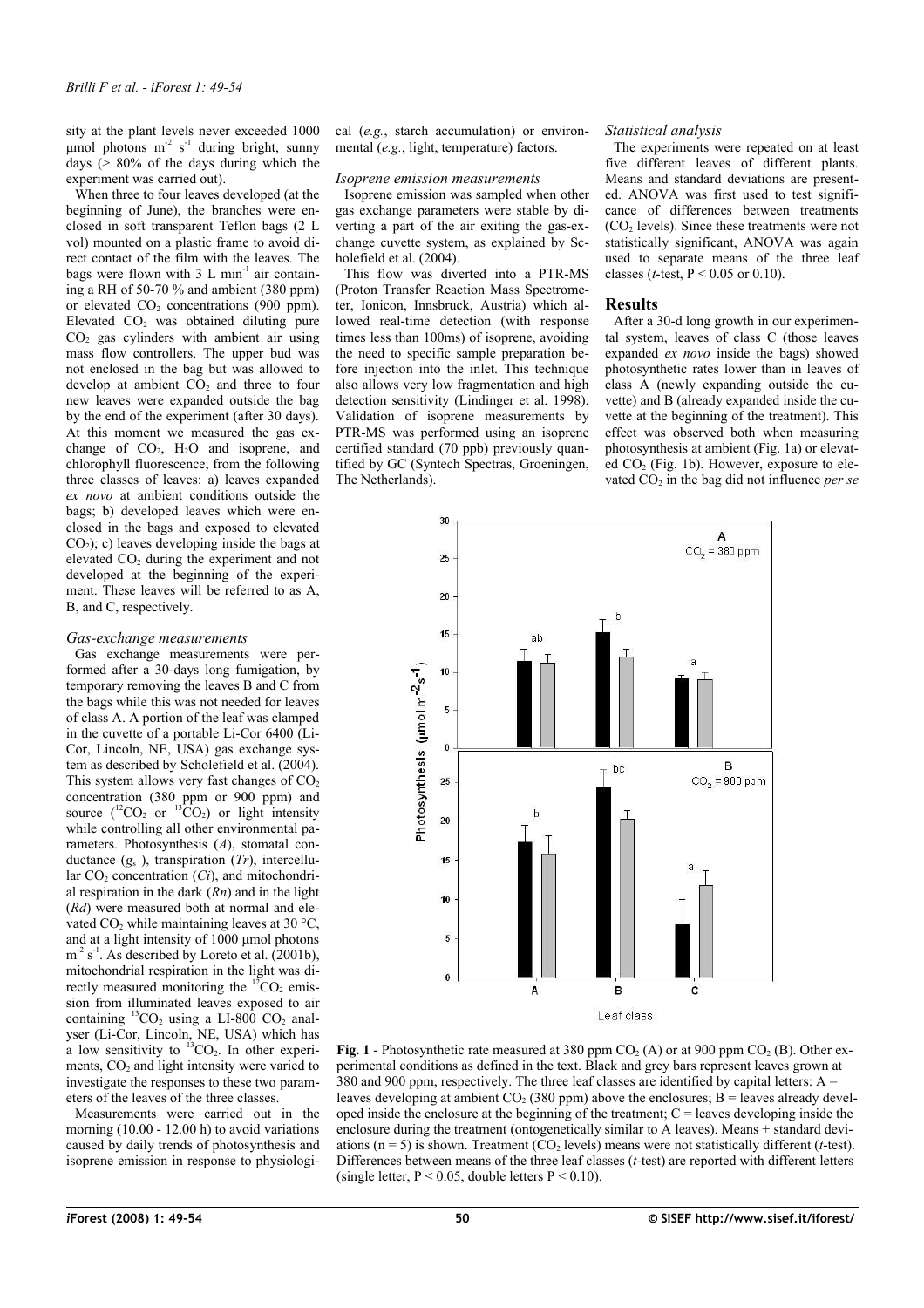photosynthesis, as indicated by the non significantly different photosynthetic rates observed on leaves of each class developing from bags exposed at ambient or elevated  $CO<sub>2</sub>$ .

The stomatal conductance of class C leaves was also lower than in the other two leaf classes, when assayed both at ambient [\(Fig.](#page-2-1) [2a](#page-2-1)) or elevated  $CO<sub>2</sub>$  [\(Fig.](#page-2-1) 2b). As for photosynthesis, the stomatal conductance of leaves exposed to elevated  $CO<sub>2</sub>$  in the bags was not further reduced with respect to leaves exposed to ambient CO<sub>2</sub>.

However, analysis of the response of photosynthesis to different CO<sub>2</sub> and light levels, identified limitations different than at stomatal level. In particular, the slope of the  $CO<sub>2</sub>$ response of  $\overline{C}$  leaf photosynthetic rates was much lower than in B leaves, independently of the  $CO<sub>2</sub>$  concentration experienced by the leaves during growth [\(Fig.](#page-2-0) 3). The leaves of class A showed rates intermediate between those of the two classes grown in the bags.

Similar to the  $CO<sub>2</sub>$  response, leaves of class C and B showed the lowest and highest rates of photosynthesis (respectively) at high light intensity [\(Fig.](#page-3-1) 4). The light response of photosynthesis was similar in the leaves grown at ambient or elevated  $CO<sub>2</sub>$ , and was similar in the three leaf classes in the range of linear response (at low light), denoting no large differences in the efficiency of light use. However, B leaves showed the best response of photosynthesis at thigh light intensity,



<span id="page-2-1"></span>**Fig. 2** - Stomatal conductance measured at 380 ppm  $CO<sub>2</sub>$  (A) or at 900 ppm  $CO<sub>2</sub>$ (B). Other experimental conditions as defined in the text. Bar assignment, leaf class assignment and statistical analysis as shown in [Fig.](#page-1-0) 1 legend.



<span id="page-2-0"></span>

again suggesting that when light is not a limiting factor the biochemistry of these leaves performed much better than in the other leaf classes of this study.

The mitochondrial respiration measured in the dark [\(Fig.](#page-3-0) 5a) and in the light [\(Fig.](#page-3-0) 5b) also followed the same trend observed for photosynthesis and stomatal conductance, being lowest in C leaves and highest in B leaves. However, due to the high error of these measurements, the differences were not statistically significant. The respiration rates were not affected by the  $CO<sub>2</sub>$  treatment. being similar in leaves grown at ambient or elevated CO<sub>2</sub>.

Isoprene emission was significantly reduced in C leaves in comparison to B leaves, with A leaves showing intermediate rates of emission [\(Fig.](#page-4-0) 6). As in all other measurements, this effect was not attributable to the  $CO<sub>2</sub>$  concentration in the bags, as the rates were similar in leaves grown at ambient or elevated CO<sub>2</sub>.

## **Discussion**

Research generally indicate that elevated  $CO<sub>2</sub>$  positively affects photosynthesis, especially when exposure is limited to short periods (minutes to days - Stitt 1991). Surprisingly, we did not observe such an effect in our experiment. Elevated CO<sub>2</sub> should also affect negatively stomatal conductance. The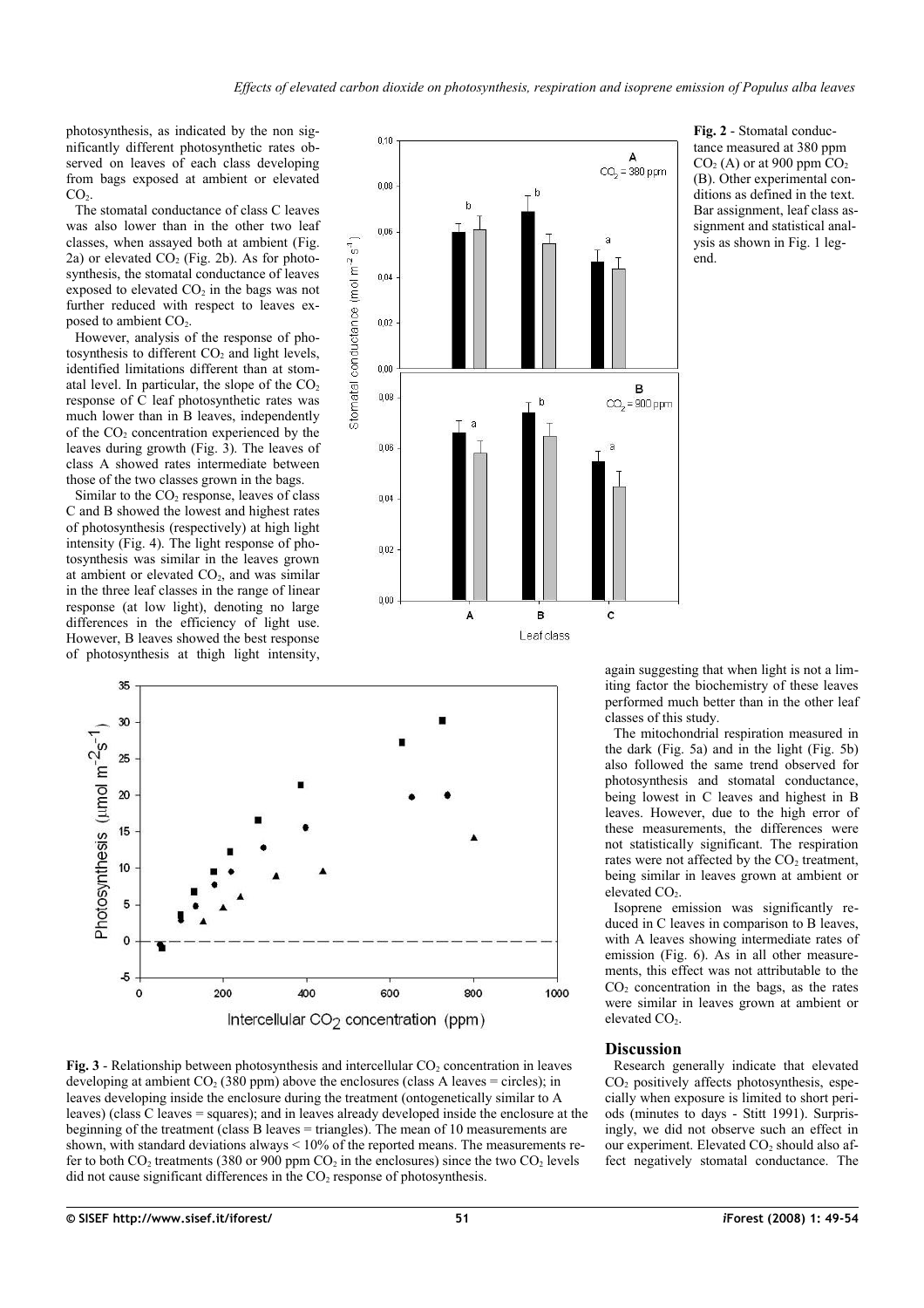

<span id="page-3-1"></span>**Fig. 4** - Relationship between photosynthesis and light intensity in leaves developing at ambient  $CO<sub>2</sub>$  (380 ppm) above the enclosures (class A leaves = circles); in leaves developing inside the enclosure during the treatment (ontogenetically similar to A leaves) (class C leaves = squares); and in leaves already developed inside the enclosure at the beginning of the treatment (class B leaves = triangles). The mean of 10 measurements are shown, with standard deviations always  $\leq 10\%$  of the reported means. The measurements refer to both CO<sub>2</sub> treatments (380 or 900 ppm  $CO<sub>2</sub>$  in the enclosures) since the two  $CO<sub>2</sub>$  levels did not cause significant differences in the light response of photosynthesis.

inverse effects on photosynthesis and stomatal conductance generally improve the water use efficiency of plants exposed or grown at elevated  $CO<sub>2</sub>$  (Drake et al. 1997). Again, this was not observed in our experiment. Since the experiment did not yield differences in the physiological parameters of leaves exposed to the treatment, we were not surprised to observe no difference in these parameters also in leaves developing outside the bags (class A leaves), independently on their development from enclosures exposed to ambient or elevated  $CO<sub>2</sub>$ .

We speculate that the effect of  $CO<sub>2</sub>$  was somehow reduced or counteracted by a simultaneous, strong, effect of the enclosures. We have recorded, during bright, sunny days, temperatures up to 2°C warmer and a 25% light attenuation inside the bags with respect to outside. The combined effect of these two variants might have decreased photosynthesis, favoring photorespiration instead. Interestingly, however, bag enclosures caused an opposite effect on the gas exchange of leaves depending on their ontogeny. In leaves already expanded (class B), the exchange of  $CO<sub>2</sub>$ , water and isoprene was higher than in leaves developing outside the bags. In new leaves developing during the experiment in the bags (class C) all gas-exchanges were down-regulated with respect to the other leaf classes.

The stomata of C leaves were less open than in the other two classes of leaves. However, we do not believe that this may have data not shown). Rather, the activity of ribulose 1-5 bisphosphate carboxylase (Rubisco) was reduced in C leaves. This was clearly indicated by the slope of the relationship between photosynthesis and intercellular  $CO<sub>2</sub>$ concentration (Farquhar et al. 1980), which was lower in C leaves than in the other leaf types. Consistent with other gas-exchange measurements, B leaves showed the steeper slope and, consequently, the highest Rubisco activity among the different classes. B leaves also showed a clearly larger photosynthetic rate at high light intensity with respect to the other leaf classes, denoting again a better use of CO<sup>2</sup> (*i.e.*, a more efficient biochemistry) under non-limiting light intensity. It remains to be understood what has caused the chain of biochemical adjustment in turn leading to contrasting physiological response in leaf developing and developed inside the enclosure. The different leaf age may be invoked as the main factor driving contrasting responses of leaf class B and C to the enclosure. However, it is interesting to note that leaves of class A and C leaves were of similar age, both expanding during the experiment outside (class

 $\overline{A}$ ) or inside (class  $\overline{C}$ ) the enclosures. This

limited photosynthesis in C leaves since the calculated intercellular  $CO<sub>2</sub>$  concentration was similar in all leaf classes  $(180 + 20$  ppm,



<span id="page-3-0"></span>**Fig. 5** - Mitochondrial respiration measured in dark conditions (Rn panel A) and in the light (Rd, 1000  $\mu$ mol m<sup>-2</sup> s<sup>-1</sup> of light intensity - panel B). Other experimental conditions as defined in the text. Bar assignment, leaf class assignment, and statistical analysis as shown in [Fig.](#page-1-0) [1](#page-1-0) legend.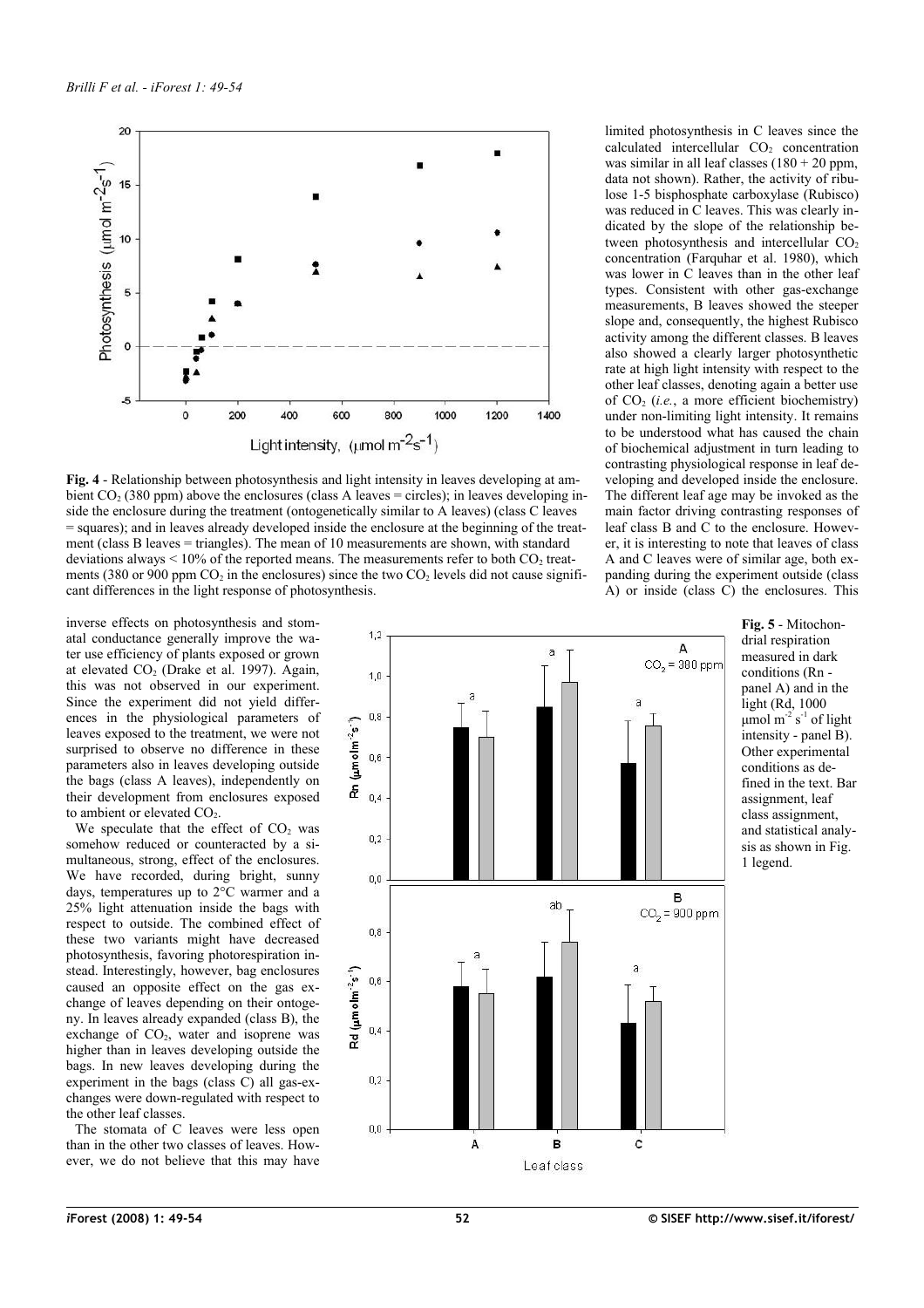

<span id="page-4-0"></span>**Fig. 6** - Isoprene emission by leaves developing at ambient  $CO<sub>2</sub>$  (380 ppm) above the enclosures (A class); leaves developing inside the enclosure during the treatment (ontogenetically similar to A leaves) (C class); and leaves already developed inside the enclosure at the beginning of the treatment (B class). Measurements were conducted at a  $CO<sub>2</sub>$  concentration of 380 ppm, other conditions as detailed in the text. Statistical analysis as shown in [Fig. 1](#page-1-0) legend.

suggest no effect of leaf ontogeny on the reported differences, although it remains to be tested by using other markers (*e.g.*, anatomical), whether leaves expanding in the enclosures developed more slowly than those growing outside the enclosures.

The main objective of our study was the investigation of the impact of elevated  $CO<sub>2</sub>$  on isoprene emission from leaves directly exposed to the enrichment or developing at ambient CO<sub>2</sub> but from leaves exposed to elevated CO2. Isoprene is formed predominantly from photosynthetic carbon fixation (Sharkey & Yeh 2001) and it was expected that the two processes be simultaneously stimulated by increasing availability of  $CO<sub>2</sub>$ . However, exposure to or growth at elevated  $CO<sub>2</sub>$  often reduce isoprenoid emission by vegetation (Loreto & Sharkey 1990, Loreto et al. 2001a, Scholefield et al. 2004, Rosenstiel et al. 2003), with few exceptions (*e.g.*, Sharkey et al. 1991, Rapparini et al. 2001). This uncoupling between the two processes may be due to an inhibition of isoprene synthase activity under elevated  $CO<sub>2</sub>$  (Scholefield et al. 2004) or to a reduction of the availability of isoprene synthase substrate (predominantly dimethylallyl diphosphate (DMADP), Rosenstiel et al. 2003). According to Rosenstiel et al. (2003) DMADP shortage could be due to the competition of mitochondrial respiration for the same substrate. Larger rates of mitochondrial respiration in fact require an increased conversion of phosphoenolpyruvate (PEP) to pyruvate under elevated  $CO<sub>2</sub>$ . Therefore, elevated  $CO<sub>2</sub>$ may vary isoprene emission by altering the

partitioning of PEP between mitochondrial and chloroplastic process. In our experiment, however, elevated  $CO<sub>2</sub>$  did not cause any decrease of isoprene emission, either in leaves developed or developing at elevated  $CO<sub>2</sub>$ (class B and C), or in leaves developing at ambient  $CO<sub>2</sub>$  (class A). The emission rates of isoprene of the three leaf classes were associated to photosynthesis, suggesting that the rates of photosynthetic carbon fixation drive, and control, isoprene synthesis in all conditions. Thus, the effect of elevated CO<sub>2</sub> per se on isoprene emission remains ambiguous, and it may be possible that future environmental conditions will not down-regulate isoprene emission by vegetation as speculated by other authors (Rosenstiel et al. 2003). Contrary to our expectations, isoprene emission rates were also associated to the rates of mitochondrial respiration. We performed measurements of the respiration in the light, under the ground that these are the actual rates when isoprene biosynthesis occurs, and may be lower than in the dark (Loreto et al. 2001b). However, also the rates of mitochondrial respiration in the light were closely associated to isoprene emission, which does not support the hypothesis that pyruvate requirement by respiration competes with isoprene and controls isoprene emission, especially at elevated CO<sub>2</sub>.

It is interesting to observe that many experiments in which the inhibition of isoprene by elevated CO<sub>2</sub> was not observed, were based on branch enclosure long-term measurements (*e.g.*, Rapparini et al. 2004). We therefore also put forward the suggestion that branch enclosures strongly and independently affect many physiological features, and do not offer representative indications of the actual impact of elevated  $CO<sub>2</sub>$  on primary and secondary carbon metabolism in nature.

In summary, our experiment shows that growth at elevated  $CO<sub>2</sub>$  may not perturb primary carbon exchange by photosynthesis and respiration and emission of carbon as secondary metabolite (isoprene) in either developed or developing leaves, or in leaves expanding at ambient  $CO<sub>2</sub>$  above those grown at elevated  $CO<sub>2</sub>$ , at least when only a part of the plant is exposed to elevated  $CO<sub>2</sub>$ in enclosures. The experiment suggests, however, that the enclosure system may have a profound effect on primary and secondary metabolism, negatively or positively altering the rates of gas-exchange in developed and developing leaves, respectively. This should be considered in further experiments based on enclosure systems.

#### **Acknowledgments**

We acknowledge funding by the European Science Foundation programme Volatile Organic Compounds in the Biosphere-Atmosphere System (VOCBAS), and by the Italian Ministry for Research, projects FIRB - RBAU018FWP: "*Attività antiossidante degli isoprenoidi volatili e loro ruolo nella protezione delle piante dagli stress abiotici*", and PRIN - "*Valutazione di rischio di livello II da esposizione ad ozono per la vegetazione mediterranea. Analisi sperimentali in condizioni controllate di laboratorio e in campo, misure e modellistica dei flussi di ozono*".

#### **References**

- Chameides WL, Lindsay RW, Richardson J, Kiang CS (1988). The role of biogenic hydrocarbons in urban photochemical smog: Atlanta as a case study. Science 241: 1473-1475.
- Drake BG, Gonzalez Meler MA, Long SP (1997). More efficient plants: A consequence of rising atmospheric  $CO<sub>2</sub>$ ? Annual Review of Plant Physiology and Plant Molecular Biology 48: 609-639 1997
- Farquhar GD, von Caemmerer S, Berry JA (1980). A biochemical model of photosynthetic  $CO<sub>2</sub>$  assimilation in leaves of  $C_3$  species. Planta 149: 78-90.
- Fehsenfeld F, Calvert J, Fall R, et al. (1992). Emission of volatile organic compounds from vegetation and the implications for atmospheric chemistry. Global Biogeochemical Cycles 6: 389-430.
- Holopainen JK (2004) Multiple functions of inducible plant volatiles. Trends in Plant Science 9: 529-533.
- Kesselmeier J, Staudt M (1999). Biogenic Volatile Organic Compounds (VOC): An overview on emission, physiology and ecology. Journal of Atmospheric Chemistry 33: 23-88.
- Lindinger W, Hansel A, Jordan A (1998) Proton-